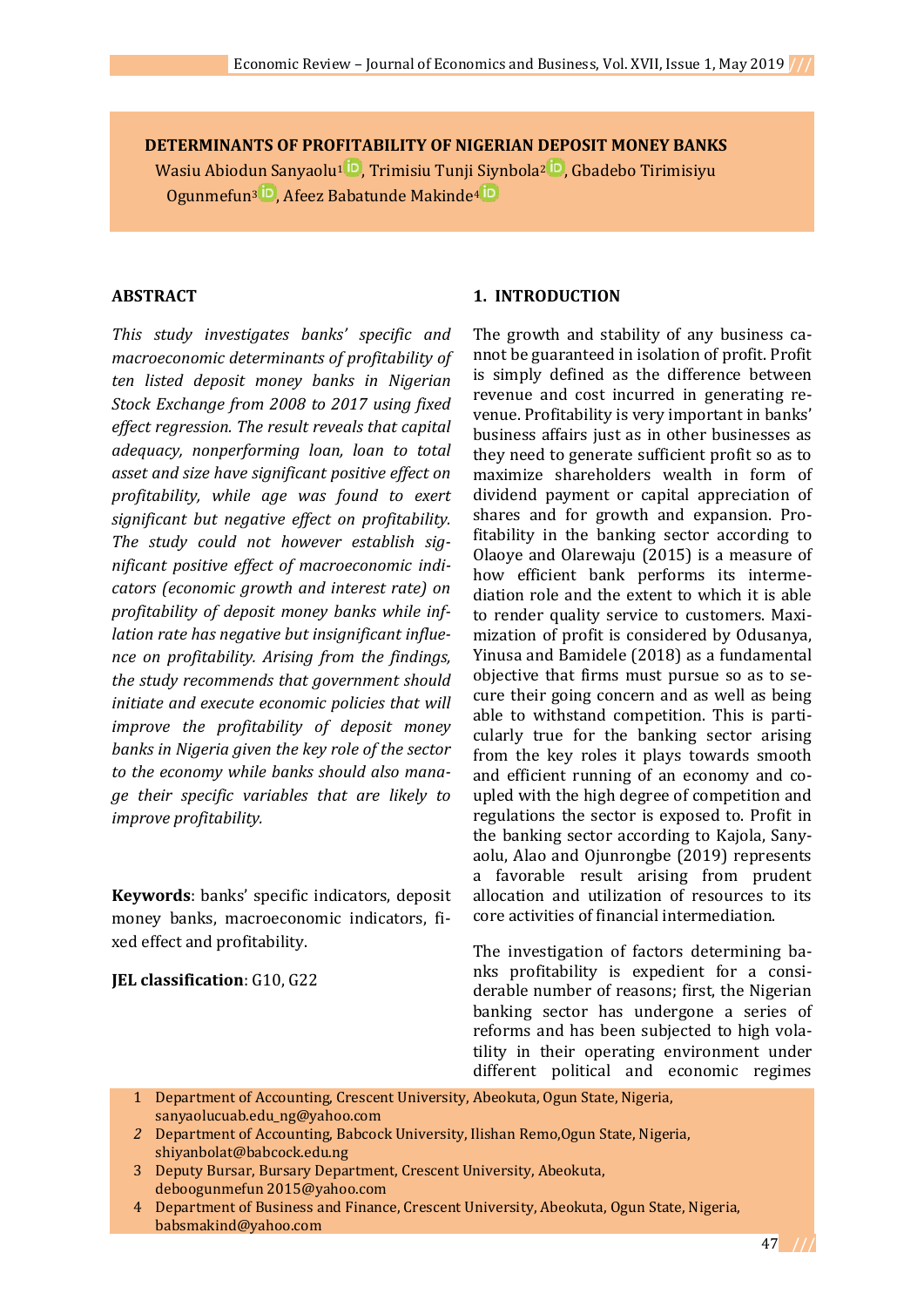(Odusanya *et al*., 2018). Also, given its key role towards the attainment of desired level of growth in economic activities and its sustainability, the growth and stability of the sector whose profitability is the key indicator must be evaluated and appraised from time to time as profitability has serious implications on banks stability and performance (see Olaoye and Olanrewaju, 2015 and Samad, 2015).

To generate sufficient profit therefore requires banks' finance and corporate managers to know different factors that influence profitability. These factors can be categorized into banks' specific and macroeconomic indicators. The banks' specific determinants are those factors that are special to banks while macroeconomic determinants affect the entire industries in the economy. It is however disappointing after a cursory review of the existing body of literature in Nigeria and abroad to discover that attention of scholars in this area has been devoted to effects of single variables such as liquidity on banks profitability (see Idowu, Essien and Adegboyega, 2017; Kehinde, 2013; Ibe, 2013 and Obiakor & Okwu, 2011), macroeconomic variables and profitability (see Ifuero and Chijuka, 2014; Flamini, McDonald and Schumacher 2009; Sharma& Mani, 2012), market share and profitability (see Ejoh and Sackey, 2014). Few studies have been conducted on determinants of profitability in the banking sector (see Ilaboya & Iyoha, 2016 and Kajola, Olabisi, Ajayi and Agbatogun, 2018). Also, there is a mismatch between variables considered by these few studies. The situation is further exacerbated in Nigeria as the few studies that have been conducted are far from reaching consensus as to their findings with respect to how identified independent variables influe-nce banks' profitability. To this extent, the present study aims to investigate different determinants of profitability in the banking sector with respect to both banks' specific and as well as macroeconomic indicators in Nigeria.

Arising from the identified gaps, the following research questions which are in line with the specific objectives are raised:

i. What is the effect of liquidity on profitability of DMBs in Nigeria

- ii. To what extent does capital adequacy influence profitability of DMBs in Nigeria
- iii. What is the channel of the effect of age on profitability of DMs in Nigeria?
- iv. How does nonperforming loan affect profitability of DMBs in Nigeria
- v. What is the effect of loan to total asset on profitability of DMBs in Nigeria
- vi. What is the influence of size profitability of DMBs in Nigeria
- vii. How does interest rate influence profitability of DMBs in Nigeria
- viii. To what extent does inflation rate affect profitability of DMBs in Nigeria
- ix. What is the effect of economic growth(GDP growth rate) on profitability of DMBs in Nigeria

Research Hypotheses

- i. Liquidity has no significant effect on profitability of DMBs in Nigeria.
- ii. Capital adequacy has no significant influence on profitability of DMBs in Nigeria.
- iii. Age has no significant effect on profitability of listed DMBs in Nigeria.
- iv. Nonperforming loan has no significant effect on profitability of listed DMBs in Nigeria.
- v. Loan to total asset has no significant effect on profitability of listed DMBs in Nigeria.
- vi. Size has no significant effect on profitability of DMBs in Nigeria.
- vii. Interest rate has no significant influence on profitability of DMBs in Nigeria.
- viii. Inflation rate has no significant effect on profitability of listed DMBs in Nigeria.
- ix. Economic growth has no significant effect on profitability of DMBs in Nigeria.

### **2. LITERATURE REVIEW**

### **2.1 Theoretical Framework**

Many theoretical postulates exist on factors that drive profitability in the finance literature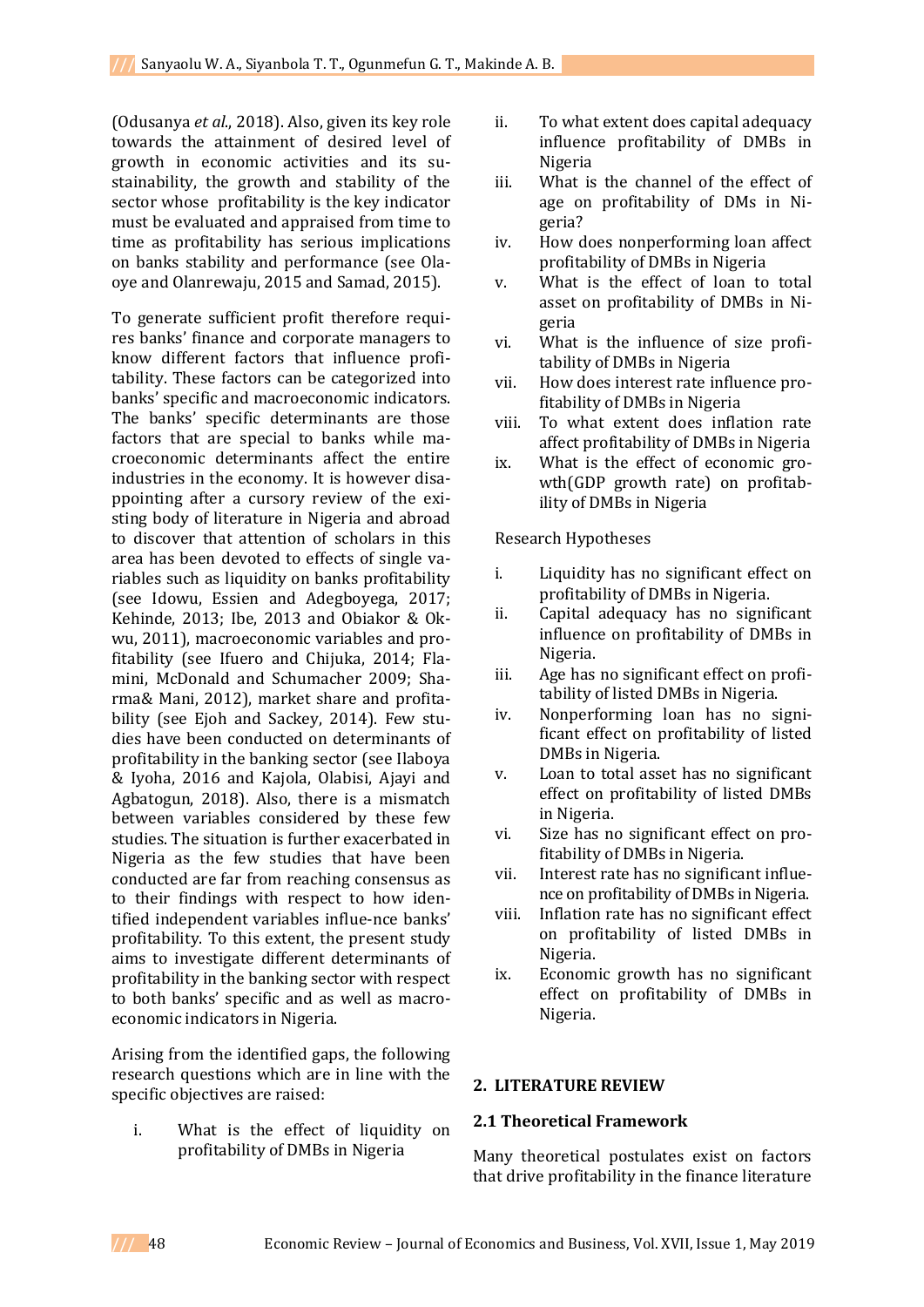in general and those relating to the banking sector in particular. The notable ones among these theories are: portfolio theory, efficient structure theory, resource based theory, frictional theory, finance theory of profit (capital asset), Modigliani-Miller (1958) theorem, signaling hypothesis and arbitrage pricing theory.

The portfolio theory emphasizes banks' investment diversification into different cla-sses of assets in bid to avoiding unsystematic risk.Banks attain efficient portfolio by taking into consideration the risk, and return profile of each class of asset and as well as the size of the portfolio which determines the level of investment in each class of asset.

On the other hand, the efficient structure theory states that the ability of a bank to earn profit is predicated on efficiency, implying that efficient banks are able to make higher profit than those not efficient. Efficiency in this sense can be viewed via two approaches-X- efficiency and scale efficiency. The X-efficiency states that banks ability to make profit is anchored in its ability to reduce costs. Such firms are inclined to gain larger market shares, which may manifest in higher levels on market concentration, but without any causal relationship from concentration to profitability (Athanasoglou, Delis&Staikouras, 2006). On the contrary, the scale efficiency of banks' improved profitability is premised on economics of scale arising from size. These economies of scale that is attributable to larger size translate to reduction in operating cost as banks will be able to spread their operations over wide range of activities. The efficient structure theory like the portfolio theory largely assumes that bank's performance is influenced by internal efficiencies and managerial decisions (Athanasoglou *et al*., 2006).

According to the resource-based theory, every investor commits his resources to a project with the aim of making profit. For profit to be made, firms need some resources that will allow a smooth operation to take place, which will give rise to profit. The theory that best explains this is the resource-based theory. This theory is credited toWernerfelt (1984). It perceives the firm to have a bundle of resources that it combines and utilizes to create capacities that will earn above average

profit. The resources therefore serve as the strength to an individual bank that can be used to create competitive advantage. This theory gains its relevance to this study as banks have some common peculiar characteristics which allows for the generalization of the sampled banks to be valid and reliable for the entire population. The sources of strength identified in this study are:- liquidity, capital adequacy, age, nonperforming loan, loan to total asset, and size; all these represent the resources used by banks to create and maintain their competencies within their operation.

The arbitrage pricing theoryemanated from the handiwork ofRoss in (1977). This theory is based on linearity assumption between macroeconomic variables and expected returns on investment. It also states that market risk (beta risk) accounts for the degree of correlation to changes in each variable.

The frictional theory of profit regards capital as substitution reward to investors for saving and investing their income rather than consuming or hoarding them. Investors/shareholders we therefore peruse through publicly released information like banks financial statement before investing their funds.The reason for this is for them to measure the security of their investment in the form of viability and stability. Investors will therefore consider companies that can pay dividend as reward for their investment. All these assumptions are realistic under static economy without occasional disturbance like inflation and war. However, in the case of occasional disturbance, firms can either make abnormal profit or abnormal loss depending on whether the disturbance is favorable or unfavorable.

The finance theory of profit (capital asset) is traceable to foureconomists Sharpe, Litner, Treynor and Mossin independently between 1964 and 1966. It was developed so as to simplify the portfolio theory of profit by Makowitz. It states that market structure in which a firm operates does not determine profit but classes of risk it is exposed to. Therefore, in this study, non-performing loan is expected to affect profitability as it relates to the firms' credit risk emanating from their core activities of financial intermediation of funds.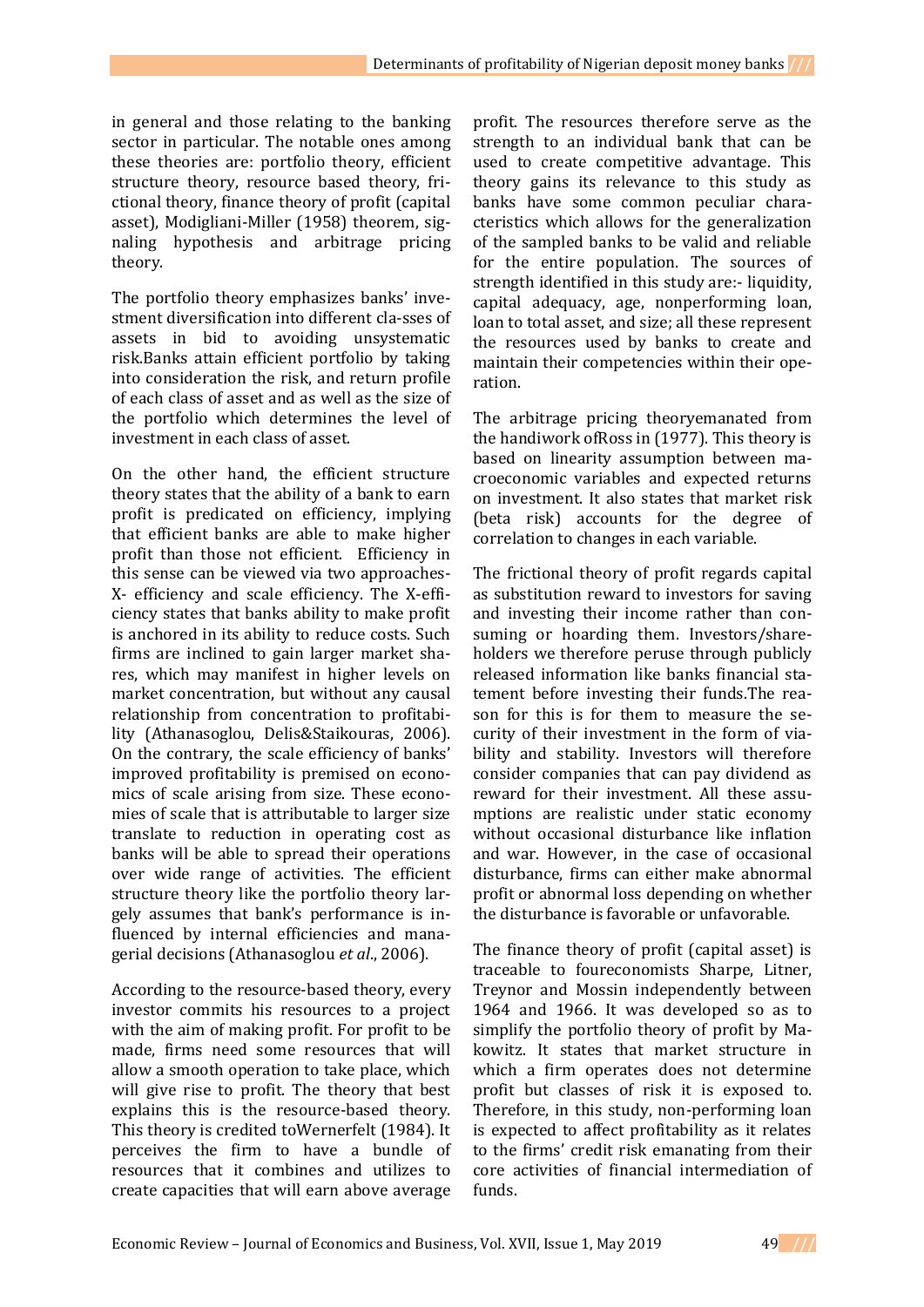The Modigliani and Miller theory stipulates that companies having the same risk have identical market and book return on investment. This therefore implies that company that uses more of equity capital is faced with less risk and thus; attracts lower rate of return on investment in as much as the investors are risk averse (Hoffmann, 2011). Therefore, inverse relationship exists between capital adequacy ratio and profitability. This theory according to Kajola *et al*. (2018) is not applicable to Nigeria due to the imperfect nature of its operating environment.

The signaling hypothesis is suitable to the Nigerian business environment that is characterized by imperfections. The theory holds that there exists information asymmetry between managers and investors in the sense that managers have the access to private information which investors do not have. According to Myers and Majluf (1984), firms need to release a part of the private information to investors and the public so as to attract more capital. This, according to Kajola *et al*., (2018), will lead to information symmetry between managers and shareholders and enable well capitalized banks to perform better. This theory therefore suggests a direct relationship between capital adequacy and performance.

# **2.2 Empirical Review and Development of Hypotheses**

Muriithi, Waweru and Muturi (2016) used regression analysis involving fixed effect and generalized methods of moments and found evidence in support of significant negative influence of nonperforming loan on profitability of 43 sampled commercial banks in Kenya registered from 2005 to 2014. In the same direction,Annor and Obeng (2017) focused on the influence of credit risk management on profitability of quoted commercial banks of six selected listed banks in the Ghana stock exchange. The findings show significant positive influence of capital adequacy on profitability while negative but a significant effect of nonperforming loan was established on profitability of the selected banks. Contrarily to the findings above, Alshatti (2015) analyzed the influence of credit risk management on financial performance of 13 Jordanian commercial banks between 2005

and 2013 by extracting relevant data from annual reports and accounts of the sampled banks. The result of the regression analysis shows that credit risk management has significant positive influence on profitability. Fredericks (2015) found significant negative influence of operating expenses on profitability of banks in Uganda.

Kadioglu, Telcecme and Ocal (2017) focused on asset quality and profitability of 55 banks in Turkey by obtaining quarterly data from the 1st quarter of 2005 to the 3rd quarter of 2016. The findings from the regression analysis show evidence in support of significant negative influence of nonperforming loan on profitability (ROA and ROE). It implies that lower nonperforming loan translates to higher asset quality and profitability. Also, Aykut (2016) assessed the effect of credit and market risk on bank performance of quoted Turkish banks. With the use of generalized autoregressive conditional heteroscedastic approach for weekly data generated between January 18 2002 and October 30 2015, the results suggested that credit risk has inverse and foreign exchange has a direct effect on banking sector profitability.

In the study undertaken by Rahman, Hamid and Khan (2015), 25 commercial banks were sampled in Bangladesh from 2006 to 2013. The result of the regression indicates significant positive influence of capital adequacy, size and loan magnitude on profitability. Inflation was however found to exert significant negative influence on profitability. In the same direction, Kipruto, Wepukhulu and Osodo (2017) examined the effect of capital adequacy on profitability of second tier commercial banks in Kenya. The finding from the regression shows significant positive influence of capital adequacy on profitability. On the contrarily, Çekrezi (2015) sampled 16 Albanian commercial banks and obtained data from 2010 to 2013. The result of the regression provides evidence in support of significant negative influence of capital adequacy and liquidity on profitability, while size and age were found to positively but insignificantly influence profitability.

Bagh, *et al.,* (2017) focused on liquidity management and profitability of 30 Pakistani banks for the periods 2006 to 2016. The result de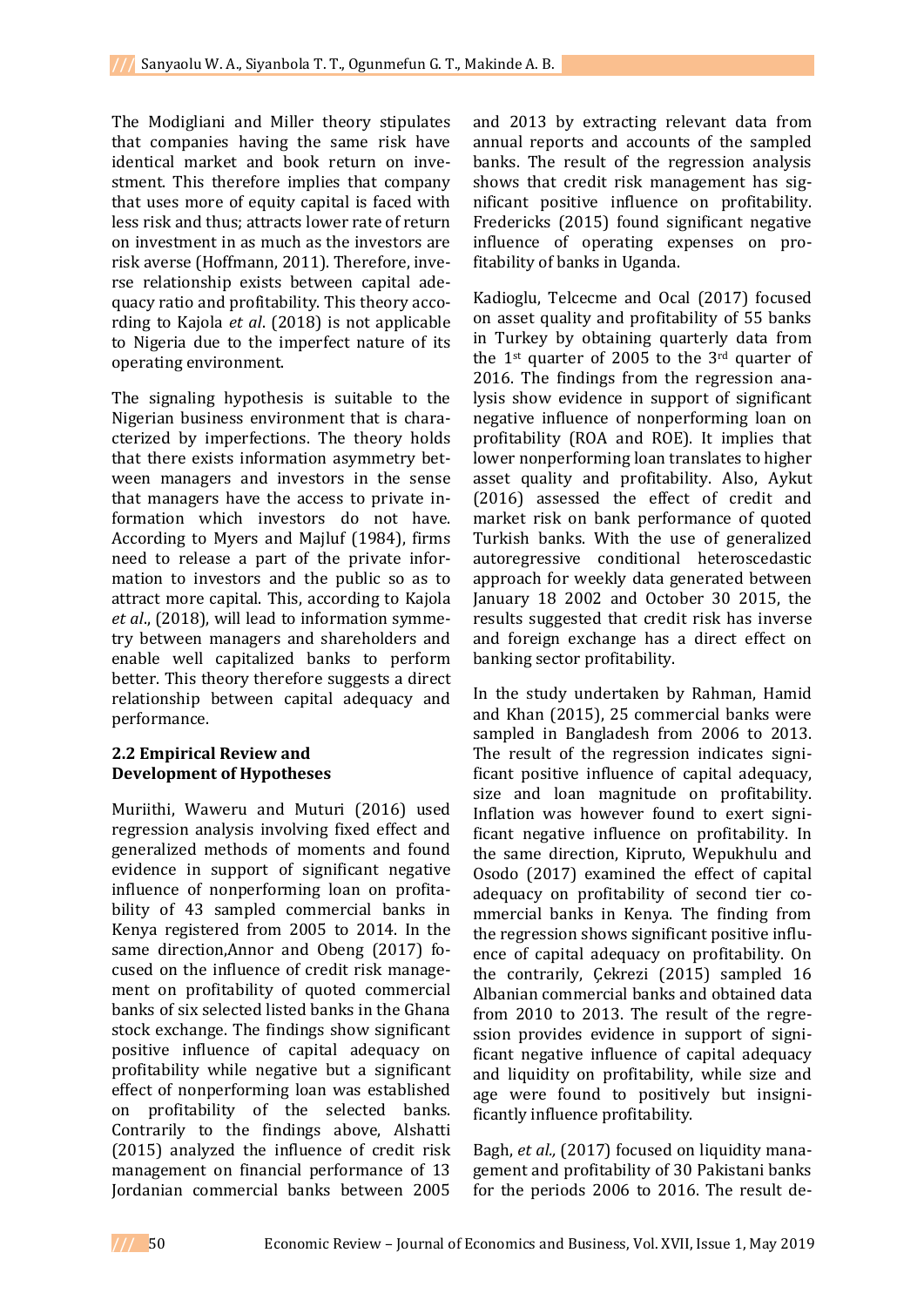monstrates that advances to deposit ratio, cash deposit ratio and deposit asset ratio, have positive and significant impact on ROA, whereas negative and significant impact on ROA. Current ratio advances to deposit ratio, cash deposit ratio, and debt to asset ratio have positive and significant impact on ROE.

Dahiyat (2016) conducted investigation on profitability determinants of brokerage firms in the Amman Stock Exchange. Relevant data were gathered from the annual reports and financial statements of the sampled firms from 2013 to 2017. The findings from the regression analysis reveals that asset quality and capital adequacy have significant positive influence on profitability, while the size of broker on the other hand shows negative but significant effect on profitability. The study could not however find evidence in support of significant influence of inflation rate and economic growth on profitability. By contrast, Doğan (2013) studied firm size and profitability of 200 firms by gathering data from the annual reports of the sampled banks from 2008 to 2011. The result of the regression analysis reveals that size has significant positive effect on profitability. The findings related to leverage and age as control variables showed negative but significant influence on profitability, while liquidity was found to exert significant positive influence on profitability. This finding by Dogan (2013) is also in line with that of Majumdar (1997) who focused on size and age as determinants of profitability of 1020 firms in India. The finding reveals that age has significant negative influence on profitability, while size has significant positive influence on profitability.

In Nigeria, Kajola, Adedeji, Olabisi and Babaolu (2018) focused attention on credit risk management and profitability. Two surrogates ROA and ROE were used to capture profitability while credit risk was captured by ratio of nonperforming loan to total loan, nonperforming loan to deposit ratio and capital adequacy ratio. The results obtained from the generalized random effect reveal the existence of significant positive effect of nonperforming loan to total loan ratio and capital adequacy ratio while nonperforming loan to deposit ratio was found to exert significant negative effect on loan profitability measured by ROA

and ROE. Similarly, Okere, Isiaka, and Ogunlowore (2018) extracted data related to credit risk and liquidity risk and profitability of Nigerian DMBs. It was found that credit and liquidity risk exert significant positive influence on profitability of banks. In the same direction, Agbeja, Adelakun and Olufemi (2015) focused on influence of capital adequacy on profitability of banks. Data of the sampled five banks for the time frame from 2010 to 2014 were extracted from the annual reports and financial statements of these banks. The findings from the regression analysis showed that capital adequacy exerts significant and positive effect on profitability. Uwuigbe, Uwuigbe and Oyewo (2015) conducted a study that utilized data of ten DMBs in Nigeria from 2007 to 2011. The findings from the regression analysis provide evidence in support of significant but negative influence of nonperforming loan and bad debt on profitability.

Soyemi, Akinpelu and Ogunleye (2013) focused their research attention on the examination of determinants of profitability of DMBs after consolidation. The study found signifycant negative relationship between size and capital adequacy on profitability. Further findings show no significant effect of financial structure and macroeconomic variables on profitability. Similarly, Ani, Ugwuanyi, Ezeudu and Ugwuanyi (2012**)** assessed bank specific determinants of profitability of DMBs in Nigeria by using pooled OLS involving regression analysis on 15 listed DMBs. The study found evidence in support of significant positive influence of total liability to total asset ratio (TL/TA) while the influence of capital adequacy (TE/TA) was found to have a negative effect on profitability. On the other hand, size was found to exert no significant positive influence on profitability.

Agbeja, Adelakun, and Olufemi (2015) focused on the effect of capital adequacy on profitability of commercial banks in Nigeria by obtaining relevant data from the annual reports and accounts of the sampled banks for five years. The findings reveal the existence of significant positive influence of capital adequacy on profitability of commercial banks. This is corroborated by the findings of Asikhia and Sokefun (2013) who examined the

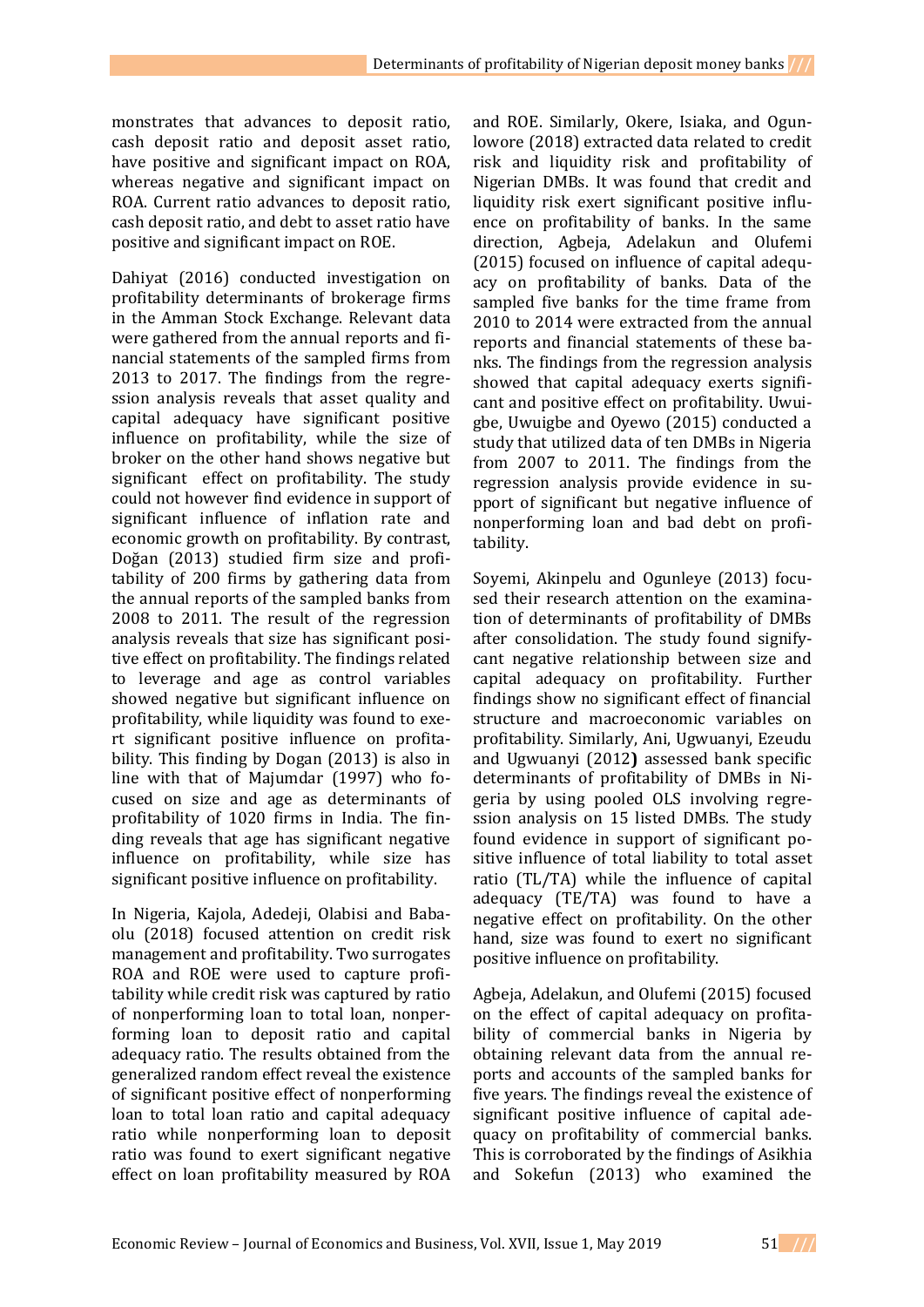influence of capital adequacy on the profitability of Nigerian DMBs from 2006 to 2010. The findings obtained from the analysis of primary data show no significant relationship between capital adequacy and profitability but the secondary data results show positive and significant relationship between capital adequacy and bank profitability.

## *Liquidity and Profitability*

Liquidity depicts the ability of a bank to fulfill its short term obligation. It is a strong measure of banks' strength as liquid banks are able to fulfill their short-term maturing obligations and the withdrawal demand of depositors. Generally, two schools of thought exist on liquidity and profitability dynamics. The first school, which is the most popular, is the one that maintains that the relationship between liquidity and profitability is tradeoff, implying that the pursuit of one will automatically take a toll on the other. Such view was maintained by Idowu, Essien and Adegboyega (2017), and Dash and Hanuman (2008). By contrast, another school of thought has maintained that the two objectives can be achieved simultaneously.

In a nutshell, an optimum financial management strategy should be the one that balances the dilemma between liquidity and profitability. This assists in maintaining optimum level of liquidity that will translate to optimum profit by ensuring that banks do not suffer excess or low level of liquidity as the two have adverse effect on banks' profitability. Arising from this, the following null hypothesis has been developed:

Ho<sub>1</sub>: liquidity has no significant effect on profitability of Nigerian DMBs

# *Capital Adequacy and Profitability*

Capital adequacy is an important element needed for smooth and efficient operations of financial institutions. Efficient financial intermediation to some extent is premised on the ability of banks to raise sufficient capital as their capital can be used to finance customers' loan which in turn contributes to banks' profit. Arising from the fundamental roles of capital

adequacy towards smooth and efficient operations, different regulations such as minimum capital requirements have been imposed on banks in a bid to improve their capitalization. Capital adequacy is fundamental to banks' success in a number of ways; first, banks' stability and strength is significantly anchored in capital adequacy, then, ability of banks to raise sufficient capital also enhances future growth and boosts public confidence, and lastly well capitalized banks are able to serve the interest of customers as well as to safeguard banks against unexpected loss (Furlong 2008). It is also a central issue of prudential regulation (Torbira and Zaagha, 2016). Arising from this, the following hypothesis has been developed:

Ho2: capital adequacy has no significant effect on profitability of Nigerian DMBs

# *Bank` Age and Profitability*

Age according to Ilaboya and Ohiokha (2016) is the number of years a thing or person has been in existence. In this study, age is defined as number of years in which a bank has been listed. Listing years are considered in this study against years of incorporation as listed banks are likely to attract more profitability due to access to huge capital arising from the sale of shares (among other things) since banks' profitability, to a reasonable extent depends on the quantum, quality, and structure of capital. Age and profitability nexus have received considerable research attentions; but one peculiar characteristic of these existing studies is there lack of consensus as to the exact effect of age on profitability. Arising from this, the following hypothesis has been developed:

Ho3: age has no significant effect on profitability of Nigerian DMBs.

# *Bank Size and Profitability*

The relationship between bank size and profitability is believed to be positive and significant. This is expected because larger banks are able to grant more loans and advances to borrowers, accept higher risks, and increase the number of customers which in turn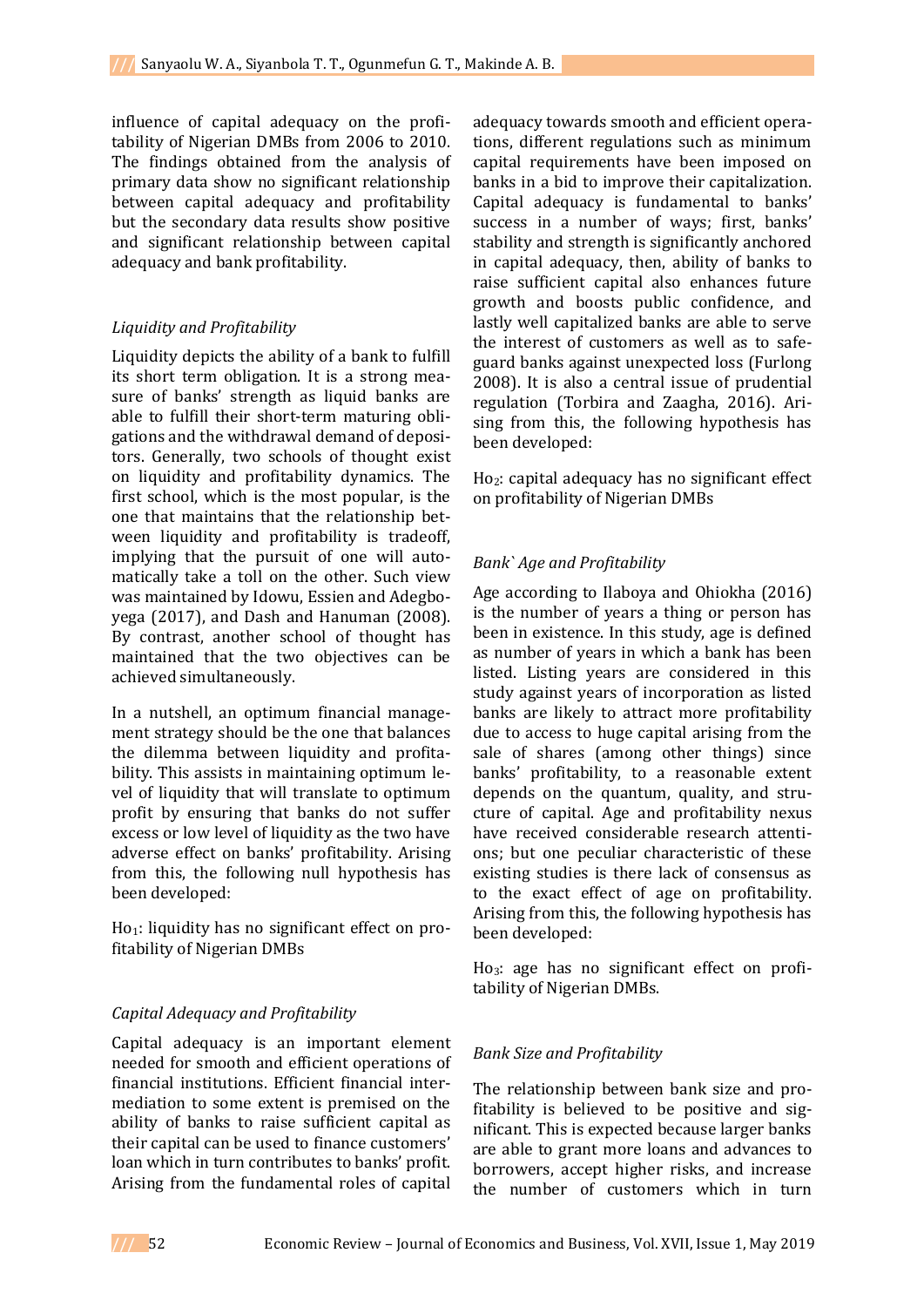increases deposit and non-interest income arising from charges. Regehr and Sengupta (2016) opined that the economies of scale associated with bank size with the attendant benefits of spreading fixed costs over a larger asset base, which reduces average cost, is also a contributing factor to increased profitability. Mester (2010) argued that increasing banks' size can also reduce risk by diversifying operations across product lines, sectors, and regions.AlGhusin (2015) and Rahman, Hamid and, Khan (2015) are those that have established positive and significant effect of size on profitability. While researchers like (Soyemi, Akinpelu and Ogunleye, 2013 and Ani, Ugwuanyi, Ezeudu and Ugwuanyi 2012) have found negative but significant effect of size on profitability.

Arising from this lack of consensus in findings, the study hypothesized in a null form that:

Ho4: size has no significant effect on profitability of Nigerian DMBs.

## *Asset Quality defined as Non-performing Loan to Total Loan*

Asset quality, according to Kadioglu, Telceken and Ocal (2017), is one the principal drivers of banks profitability and economy. Asset quality is the measure of the ratio of non-performing loan to total loan of a bank. The higher this ratio, the riskier the loans and invariably the lower the profitability. As banks in most developing countries like Nigeria earn their profit through advancement of loans, their ability to recover the principal and interest has serious implications on profitability and stability. If a bank cannot recover a substantial part of loan granted to borrowers, its operations will be altered as it will not be able to finance further loan demand from borrowers, to sustain depositors' withdrawal and meet short term obligations. Findings from prior studies on asset quality and profitability in the banking sector have remained contentious, as some found the effect of asset quality on profitability to be positive and significant while others found the effect of nonperforming loan on profitability to be negative. Arising from this, the study hypothesized in a null form that:

 $H<sub>05</sub>$  asset quality has no significant effect on profitability of DMBs in Nigeria.

## *LOTA and Profitability*

The ratio of bank loan to total asset measures the proportion of banks' asset that is advanced out as loan. Loan and advances in assets are the principal sources of revenue to banks and are expected to positively and signifycantly influence profit. The higher the transformation of deposit into loan *ceteris paribus*, the higher the interest margin and profits. However, if a bank needs to increase risk to have a higher loan-to-asset ratio, then profits may decrease. Arising from this, the following hypothesis has been developed:

Ho6: loan to total asset has no significant effect on profitability of DMBs in Nigeria.

# *Economic Growth and Profitability*

Economic growth is mostly measured by the growth rate in the monetary value of all goods and services produced in an economy over a period of time. The common measure of economic growth is Gross Domestic Product (GDP). An increase in GDP implies that the economic activities of the country are experiencing boom. During this boom period, firms need more capital to finance their operations so as to benefit from this boom. Arising from this, firms may demand for more loans, which in turn increase banks' deposit income. The reverse is the case during the period of recession. Arising from this, a period of increase economic growth is expected to translate to banks' profitability. Arising from this, the following hypothesis has been developed:

Ho7: economic growth has no significant effect on profitability of Nigerian DMBs.

# *Inflation and Profitability*

Inflation is the persistent rise in the general price level of goods and services. Theoretically, during the period of high inflation, firms will need more fund to meet up with the increase in price of production, consumers will want to obtain loans so as to maintain

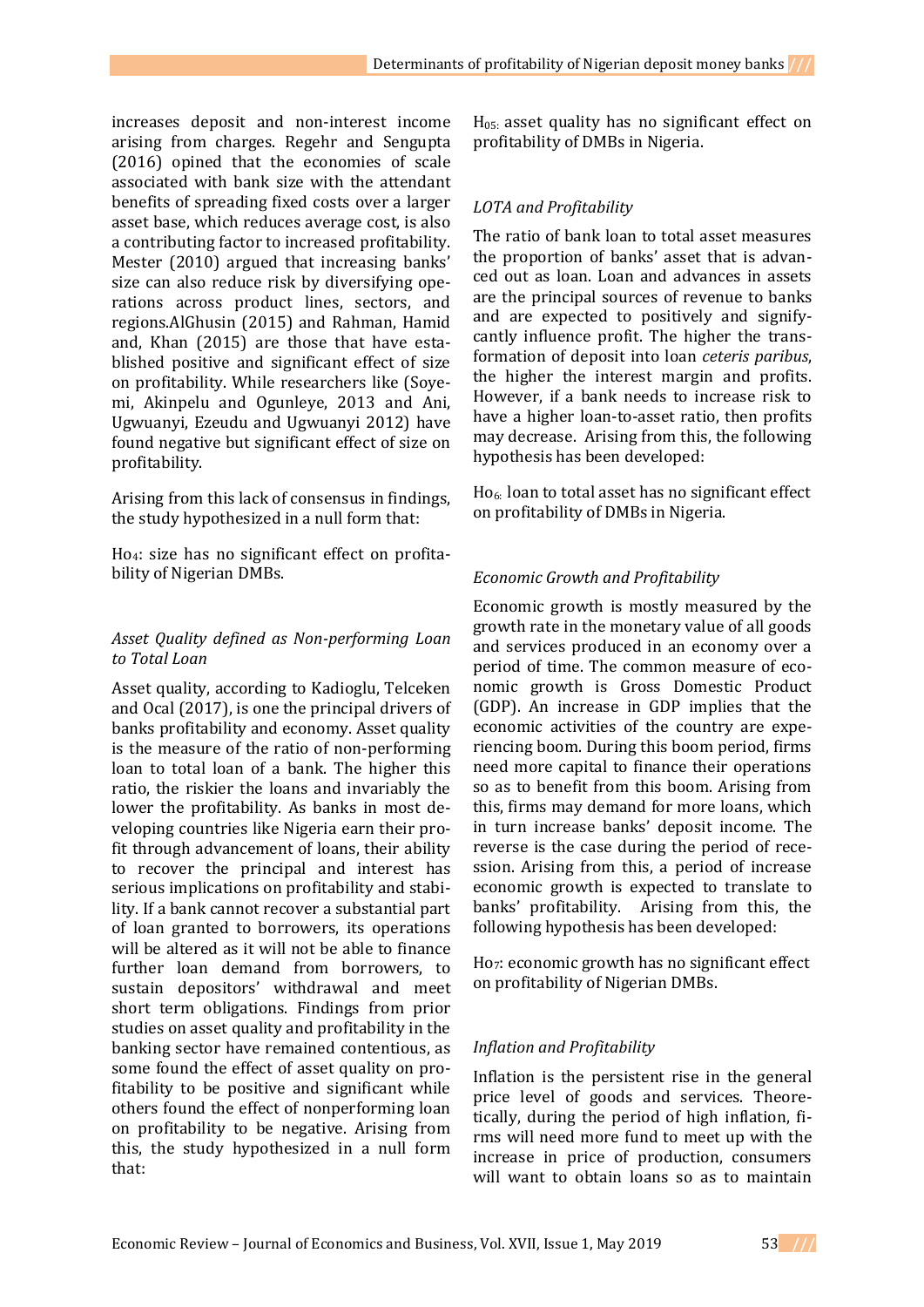their usual consumption level. All these will translate to high demand for banks' loan, which will in turn induce deposit income. Arising from this, the following hypothesis has been developed:

 $H_0$ : inflation rate has no significant effect on profitability of Nigerian DMBs.

### *Interest Rate and Profitability*

Interest rate is the rate at which bank charges the amounts they grant as loans. Higher interest rate ceteris paribus is expected to increase deposit income, which will in turn contribute positively to profitability. Arising from this, the following hypothesis has been developed:

Ho9: interest rate has no significant effect on profitability of Nigerian DMBs.

### **3. METHODOLOGY**

### **3.1 Research Design**

Due to the nature of this study, an *ex post facto* research is adopted given that the data are historical as they relate to past events.

## **3.2 Source of Data**

This study obtained relevant data from secondary source by extracting the relevant data from the annual reports and financial statements of the sampled banks for the sampled

Table 3.1 *Measurement of Variables*

periods while those related to macroeconomics were sourced from the annual Central Bank of Nigeria (CBN) statistical bulletin.

## **3.3 Population, Sample and Sampling Technique**

The population for the study included 15 DMBs. The sample size chosen is 10 which represent 67% of the entire population of the study and thus satisfies the minimum sampling requirement as 67% of the population is sufficient in making generalization. The sampling technique adopted is purposive based on the size of the banks. The listed banks sampled are: GTBank Plc, UBA Plc, Access Bank Plc, Zenith Bank Plc, First Bank Plc, Sterling Bank Plc, Diamond Bank Plc, Fidelity Bank Plc, Wema Bank Plc and Unity Bank Plc.

### **3.4 Data Analysis Instrument**

The study used panel data and multiple regression analysis involving fixed effect adopted in testing the nine hypotheses of the study. The fixed effect was chosen based on the result of the Hausman specification which is significant at 0.05

### **3.5 Variable Description and Measurement**

*Dependent variable:* profitability captured by return on asset (ROA) is the only dependent variable for this study. Liquidity ratio measure by cash and treasury bill as a proportion of total deposit, capital adequacy ratio (CAR),

| Acronym       | Measure<br>Expected effect         |           |
|---------------|------------------------------------|-----------|
|               |                                    |           |
| <b>ROA</b>    | Profit after tax/total asset       |           |
|               |                                    |           |
| LIQR          | Cash +treasury bills/total deposit | $\ddot{}$ |
| <b>CAR</b>    | Equity capital/total asset         | $\ddot{}$ |
| AGE           | Natural log of listing years       | $\ddot{}$ |
| <b>NPLR</b>   | Nonperforming loan/total loan      |           |
| <b>LOTA</b>   | Total loan/Total Asset             | $+$       |
| <b>LASSET</b> | Natural logarithm of total asset   | $+$       |
| <b>GDPG</b>   | $GDP_t - GDP_{t-1}$                | $+$       |
|               | $GDP_{t-1}$                        |           |
| <b>INFR</b>   | Percentage of inflation rate       |           |
| <b>INTE</b>   | Percentage of interest rate        | $\ddot{}$ |
|               |                                    |           |

*Source:* Researchers' compilation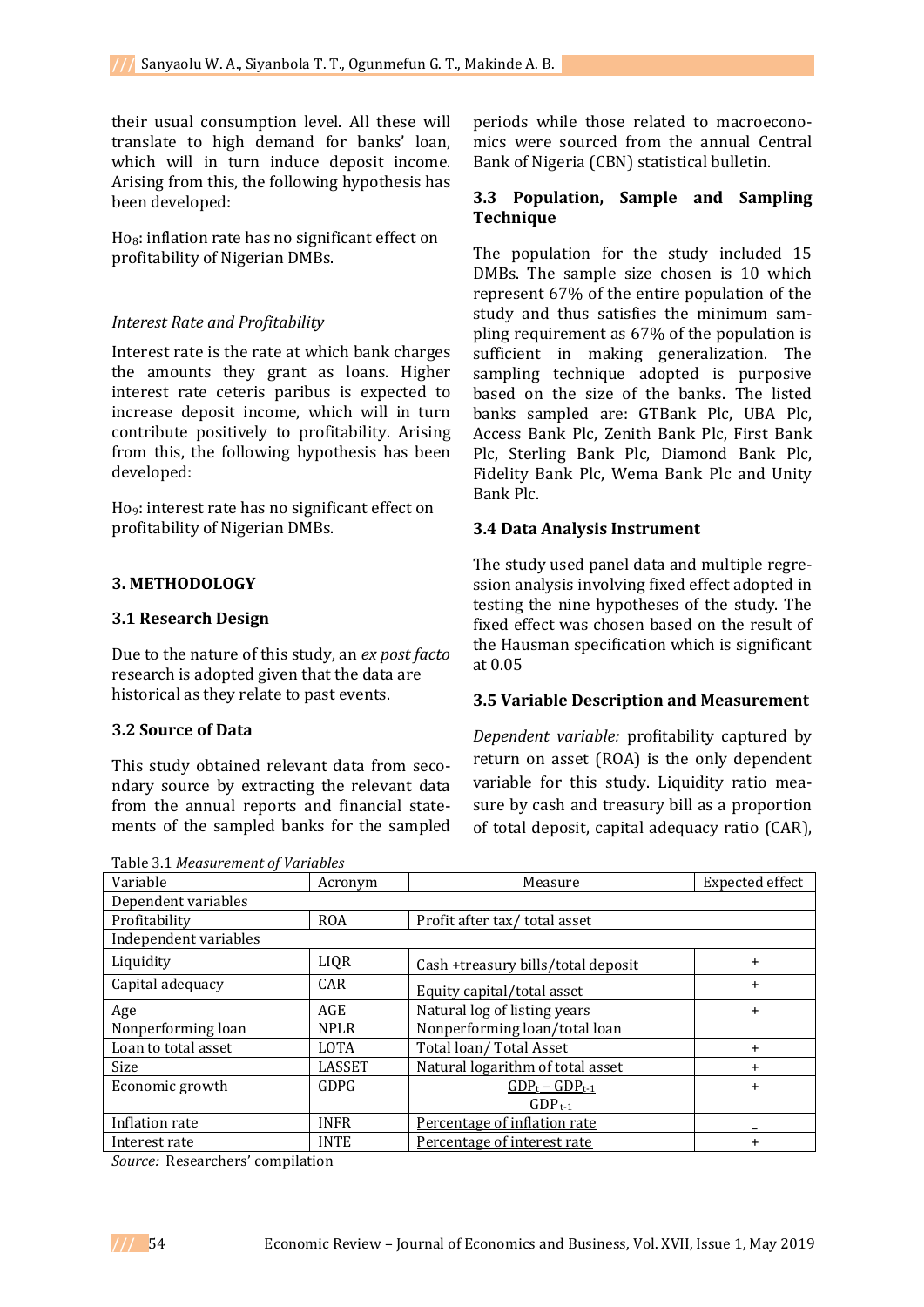age (listing year), nonperforming loan (NPLR), loan to deposit ratio (LOTA) and size (LA-SSET). The common proxies used to capture bank specific determinants of profitability while gross domestic growth rate (GDPG), interests rate (INTE) and inflation rate (INFR) were the macroeconomic determinants considered.

### **3.6 Model Specification**

As a result of the panel nature of data used in the study, panel data methodology was adopted. The specific models for the study are depicted in equations below:

 $ROA_{it} = \beta_0 + \beta 1LIQR_{it} + \beta_2CAR_{it} + \beta_3$ <sub>it</sub>AGE<sub>it</sub> +  $β<sub>4</sub>NPLR<sub>it</sub> + β<sub>5</sub>LOTA<sub>it</sub> β<sub>6</sub>SZ<sub>it</sub> + β7GGDP + β<sub>8</sub>INF +$ β9INT+ eit....................................................................................................... (1)

Where,

 $ROA_{it}$  = Return on Asset of bank i in period t

 $LIQR_{it} = Liquidity Ratio i in period t$ 

 $CAR_{it}$  = Capital Adequacy Ratio of bank i in period t

 $NPLR_{it}$  = Asset Quality of bank i in period t

 $LOTA_{it}$ =Loan to Total Asset of bank i in period t

 $SZ_{it}$  = Size of bank i in period t

Table 4.1 *Summary of Descriptive Statistics*

| GGDP= Growth in Gross Domestic Product |
|----------------------------------------|
| $INF = Inflation Rate$                 |
| INT = Interest Rate                    |
|                                        |

**4. RESULTS AND DISCUSSION** 

 $ei_t$  = Error term

The results of the descriptive statistics of the variables used in the study are presented in Table 2. Table 2 shows that ROA has a mean value of 0.010 and varies from the minimum value of -0.105 to the maximum value of 0.120. LIQ has a mean value of 0.211 with the minimum 0.012 and the maximum of 0.622. CAR has a mean value of 0.143 and ranges from -0.105 to 0.804. The average age of the sampled bank is 18.160 and ranges from the minimum of 0.000 to the maximum of 47. NPLR is averaged 0.099 and ranges from 0.023 to 0.970. LOTA has a mean value of 0.516 with the minimum of 0.032 and the maximum of 4.538. LASSET has a mean value of 20.74 and ranges from 17.876 to 22.416. INTE has a mean value of 0.165 with the minimum of 0.140 and the maximum of 0.184. INFR is averaged 0.119 with the minimum of 0.080 and the maximum of 0.184. Finally, GDPG is averaged 0.133 with the minimum value of -0.053 and the maximum of 0.830.

| Lable 4.1 Summury of Descriptive Stutistics |            |       |          |        |             |             |               |             |             |          |
|---------------------------------------------|------------|-------|----------|--------|-------------|-------------|---------------|-------------|-------------|----------|
|                                             | <b>ROA</b> | LIO   | CAR      | AGE    | <b>NPLR</b> | <b>LOTA</b> | <b>LASSET</b> | <b>INTE</b> | <b>INFR</b> | GDPG     |
| Mean                                        | 0.010      | 0.211 | 0.143    | 18.160 | 0.099       | 0.516       | 20.74         | 0.165       | 0.119       | 0.133    |
| Median                                      | 0.014      | 0.191 | 0.144    | 15.00  | 0.050       | 0.495       | 20.74         | 0.165       | 0.119       | 0.133    |
| Maximum                                     | 0.120      | 0.622 | 0.804    | 47.00  | 0.970       | 4.538       | 22.416        | 0.184       | 0.165       | 0.830    |
| Minimum                                     | $-0.105$   | 0.012 | $-0.402$ | 0.000  | 0.023       | 0.032       | 17.876        | 0.140       | 0.080       | $-0.053$ |
| Std. Dev                                    | 194.995    | 9.024 | 1661.506 | 11.857 | 1777.069    | 24790.3     | 4.407         | 6.021       | 5.558       | 198.97   |
| <b>Observations</b>                         | 100        | 100   | 100      | 100    | 100         | 100         | 100           | 100         | 100         | 100      |

*Source:* Researchers' computation (2019) using E-views 9

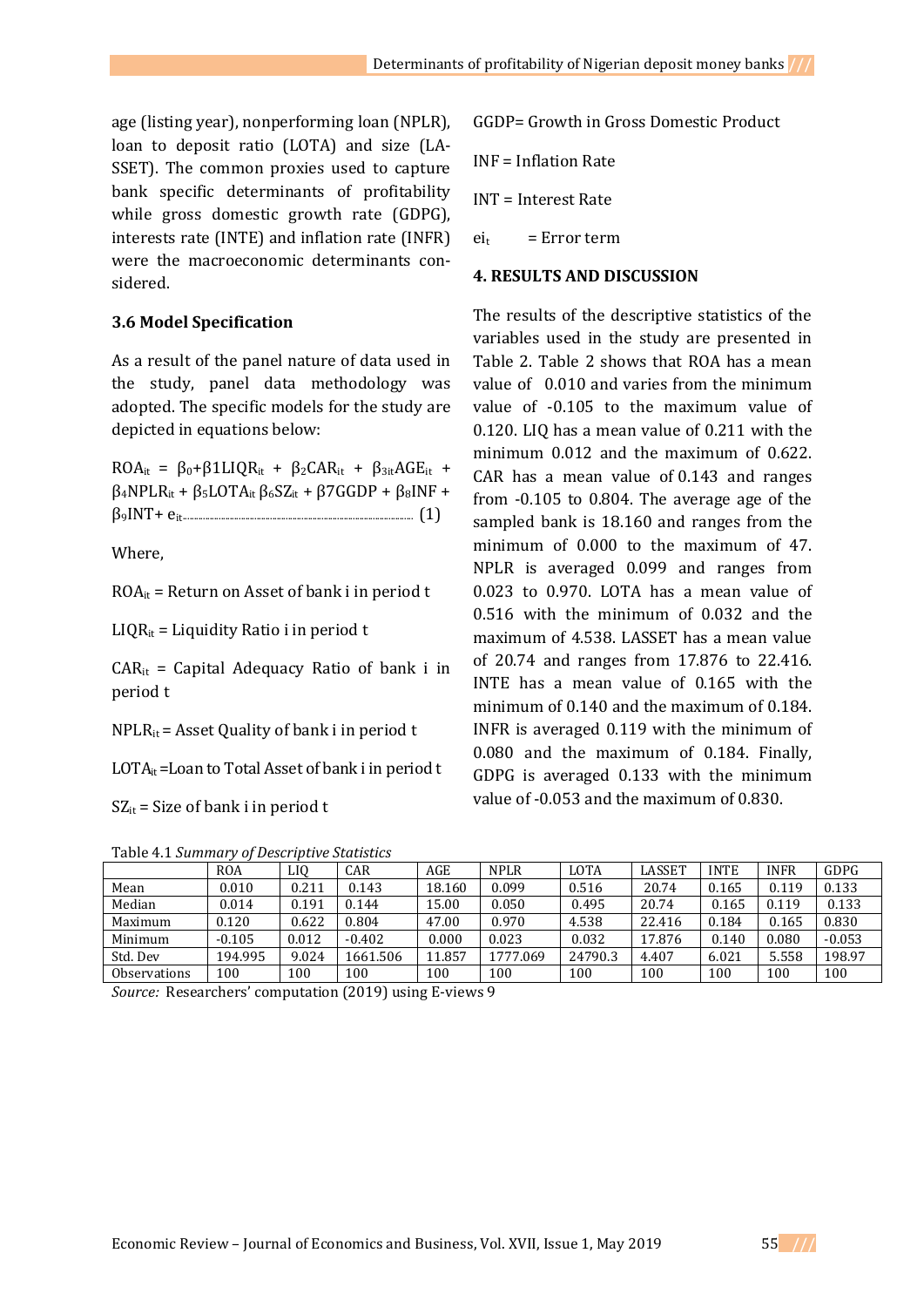|                 | <b>ROA</b>  | LI0      | CAR      | AGE      | <b>NPLR</b> | <b>LOTA</b> | LASSET   | <b>INTE</b> | <b>INFR</b> | GDPG     |
|-----------------|-------------|----------|----------|----------|-------------|-------------|----------|-------------|-------------|----------|
| <b>ROA</b>      | 1.000000    |          |          |          |             |             |          |             |             |          |
| LI <sub>0</sub> | 0.253706    | 1.00000  |          |          |             |             |          |             |             |          |
| CAR             | 0.660986    | 0.12330  | 1.00000  |          |             |             |          |             |             |          |
| AGE             | 0.104402    | 0.1302   | $-0.119$ | 1.00000  |             |             |          |             |             |          |
| <b>NPLR</b>     | $-0.132321$ | $-0.370$ | $-0.223$ | $-0.122$ | 1.000000    |             |          |             |             |          |
| <b>LOTA</b>     | 0.416220    | $-0.070$ | 0.630    | 0.054    | $-0.085$    | 1.000000    |          |             |             |          |
| LASSET          | 0.253267    | 0.645    | 0.077    | 0.390    | $-0.319$    | $-0.241$    | 1.000000 |             |             |          |
| <b>INTE</b>     | 0.064340    | $-0.100$ | 0.071    | $-0.024$ | 0.196       | 0.045       | $-0.145$ | 1.000000    |             |          |
| <b>INFR</b>     | 0.035883    | $-0.104$ | 0.0497   | $-0.025$ | 0.202       | 0.048       | $-0.004$ | $-0.262$    | 1.000000    |          |
| GDPG            | 0.013209    | 0.094    | 0.001    | 0.051    | $-0.055$    | $-0.025$    | 0.144    | $-0.680$    | 0.488       | 1.000000 |

#### Table 4.2 *Correlation Matrix*

*Source:* Researchers' computation (2019) using E-views 9

The correlation table above shows that liquidity, capital adequacy, age loan to total asset, size, interest rate, inflation rate and GDPG rate are all positively associated with profitability while only nonperforming loan has negative association with profitability. Also, none of the variables' coefficient is above 0.8 implying that there is no autocorrelation problem.

The value of the F-Statistic for the model is significant at  $1\%$  (prob value = 0.000). It implies the the fitness of the variables in the model. The Durbin Watson value of 1.491363 shows the absence of serial autocorrelation as the value is within the acceptable threshold of 1 (Gujarati, 2003, Asaeed, 2005 and Gujarati and Porter, 2009).

| Dependent Variable: ROA |                                                  |            |             |        |  |  |  |
|-------------------------|--------------------------------------------------|------------|-------------|--------|--|--|--|
| Variable                | Coefficient                                      | Std. Error | t-Statistic | Prob.  |  |  |  |
| C                       | $-0.107408$<br>0.082669<br>0.1974<br>$-1.299250$ |            |             |        |  |  |  |
| LIQ                     | 0.024227                                         | 0.020713   | 1.169627    | 0.2454 |  |  |  |
| <b>CAR</b>              | 0.148079                                         | 0.026409   | 5.607189    | 0.0000 |  |  |  |
| AGE                     | 0.000250                                         | 0.000185   | 1.350092    | 0.1806 |  |  |  |
| <b>NPLR</b>             | 0.019162                                         | 0.015525   | 1.234246    | 0.2205 |  |  |  |
| <b>LOTA</b>             | 0.003248                                         | 0.006852   | 0.474121    | 0.6366 |  |  |  |
| <b>LASSET</b>           | 0.003581<br>0.003485<br>1.027455<br>0.3071       |            |             |        |  |  |  |
| <b>INTE</b>             | 0.074624<br>0.247270<br>0.301790<br>0.7635       |            |             |        |  |  |  |
| <b>INFR</b>             | 0.001716                                         | 0.086217   | 0.019900    | 0.9842 |  |  |  |
| GDPG                    | 0.000601                                         | 0.013151   | 0.045709    | 0.9636 |  |  |  |
| R-squared               | 0.509343                                         |            |             |        |  |  |  |
| Adjusted R-squared      | 0.457391                                         |            |             |        |  |  |  |
| F-statistic             | 9.804119                                         |            |             |        |  |  |  |
| Prob(F-statistic)       | 0.000000                                         |            |             |        |  |  |  |
| DW                      |                                                  |            | 1.491363    |        |  |  |  |

### Table 4.3 *Pooled OLS Regression Results*

*Source:* Researchers' computation (2019) using E-views 9

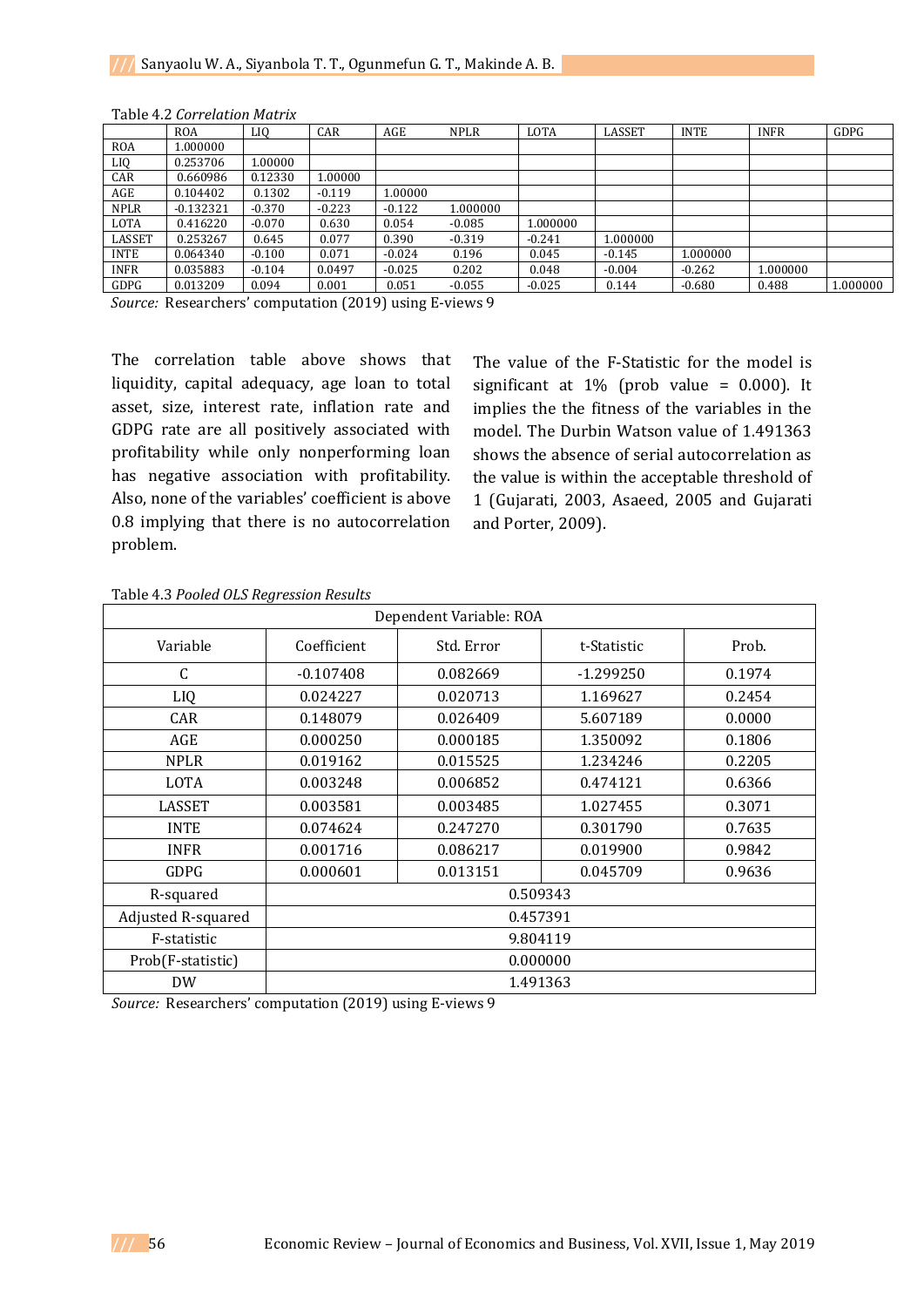| -----------<br><b>FIXED EFFECT</b> |                                                   |          |             |        |  |  |  |  |
|------------------------------------|---------------------------------------------------|----------|-------------|--------|--|--|--|--|
|                                    | Dependent Variable: ROA                           |          |             |        |  |  |  |  |
| Variable                           | Prob.<br>Coefficient<br>Std. Error<br>t-Statistic |          |             |        |  |  |  |  |
| C                                  | $-0.762012$                                       | 0.242618 | $-3.140793$ | 0.0024 |  |  |  |  |
| LIQ                                | 0.024754                                          | 0.022322 | 1.108923    | 0.2710 |  |  |  |  |
| CAR                                | 0.171725                                          | 0.024418 | 7.032593    | 0.0000 |  |  |  |  |
| AGE                                | $-0.004454$                                       | 0.002013 | $-2.212867$ | 0.0299 |  |  |  |  |
| <b>NPLR</b>                        | 0.045809                                          | 0.014699 | 3.116592    | 0.0026 |  |  |  |  |
| <b>LOTA</b>                        | 0.016082                                          | 0.008085 | 1.989264    | 0.0503 |  |  |  |  |
| <b>LASSET</b>                      | 0.038119                                          | 0.012580 | 3.030114    | 0.0033 |  |  |  |  |
| <b>INTE</b>                        | 0.114841                                          | 0.217111 | 0.528949    | 0.5984 |  |  |  |  |
| <b>INFR</b>                        | $-0.000419$                                       | 0.074881 | $-0.005597$ | 0.9955 |  |  |  |  |
| GDPG                               | 0.004691                                          | 0.011658 | 0.402385    | 0.6885 |  |  |  |  |
| R-squared                          | 0.684564                                          |          |             |        |  |  |  |  |
| Adjusted R-squared                 | 0.609855                                          |          |             |        |  |  |  |  |
| F-statistic                        | 9.163115                                          |          |             |        |  |  |  |  |
| Prob(F-statistic)                  | 0.000000                                          |          |             |        |  |  |  |  |
| <b>DW</b>                          |                                                   | 1.984220 |             |        |  |  |  |  |

| Table 4.4 Fixed Effect for Determinants of Profitability |  |  |  |  |
|----------------------------------------------------------|--|--|--|--|
|----------------------------------------------------------|--|--|--|--|

*Source:* Researchers' computation (2019) using E-views 9

| Table 4.5 Fixed Effect for Determinants of Profitability |  |
|----------------------------------------------------------|--|
|                                                          |  |

| <b>RANDOM EFFECT</b> |                                |                                           |             |        |  |  |  |  |
|----------------------|--------------------------------|-------------------------------------------|-------------|--------|--|--|--|--|
|                      | <b>Dependent Variable: ROA</b> |                                           |             |        |  |  |  |  |
| <b>Variable</b>      | Coefficient                    | <b>Std. Error</b><br>Prob.<br>t-Statistic |             |        |  |  |  |  |
| C                    | $-0.107408$                    | 0.070099                                  | $-1.532228$ | 0.1292 |  |  |  |  |
| LIQ                  | 0.024227                       | 0.017564                                  | 1.379361    | 0.1714 |  |  |  |  |
| CAR                  | 0.148079                       | 0.022393                                  | 6.612653    | 0.0000 |  |  |  |  |
| AGE                  | 0.000250                       | 0.000157                                  | 1.592187    | 0.1151 |  |  |  |  |
| <b>NPLR</b>          | 0.019162                       | 0.013165                                  | 1.455567    | 0.1492 |  |  |  |  |
| <b>LOTA</b>          | 0.003248                       | 0.005810                                  | 0.559139    | 0.5775 |  |  |  |  |
| <b>LASSET</b>        | 0.003581                       | 0.002955                                  | 1.211695    | 0.2290 |  |  |  |  |
| <b>INTE</b>          | 0.074624                       | 0.209672                                  | 0.355906    | 0.7228 |  |  |  |  |
| <b>INFR</b>          | 0.001716                       | 0.073107                                  | 0.023469    | 0.9813 |  |  |  |  |
| GDPG                 | 0.000601                       | 0.011152                                  | 0.053905    | 0.9571 |  |  |  |  |
| R-squared            | 0.509343                       |                                           |             |        |  |  |  |  |
| Adjusted R-squared   | 0.457391                       |                                           |             |        |  |  |  |  |
| F-statistic          | 9.804119                       |                                           |             |        |  |  |  |  |
| Prob(F-statistic)    |                                | 0.000000                                  |             |        |  |  |  |  |
| <b>DW</b>            |                                |                                           | 1.491363    |        |  |  |  |  |

*Source:* Researchers' computation (2019) using E-views 9

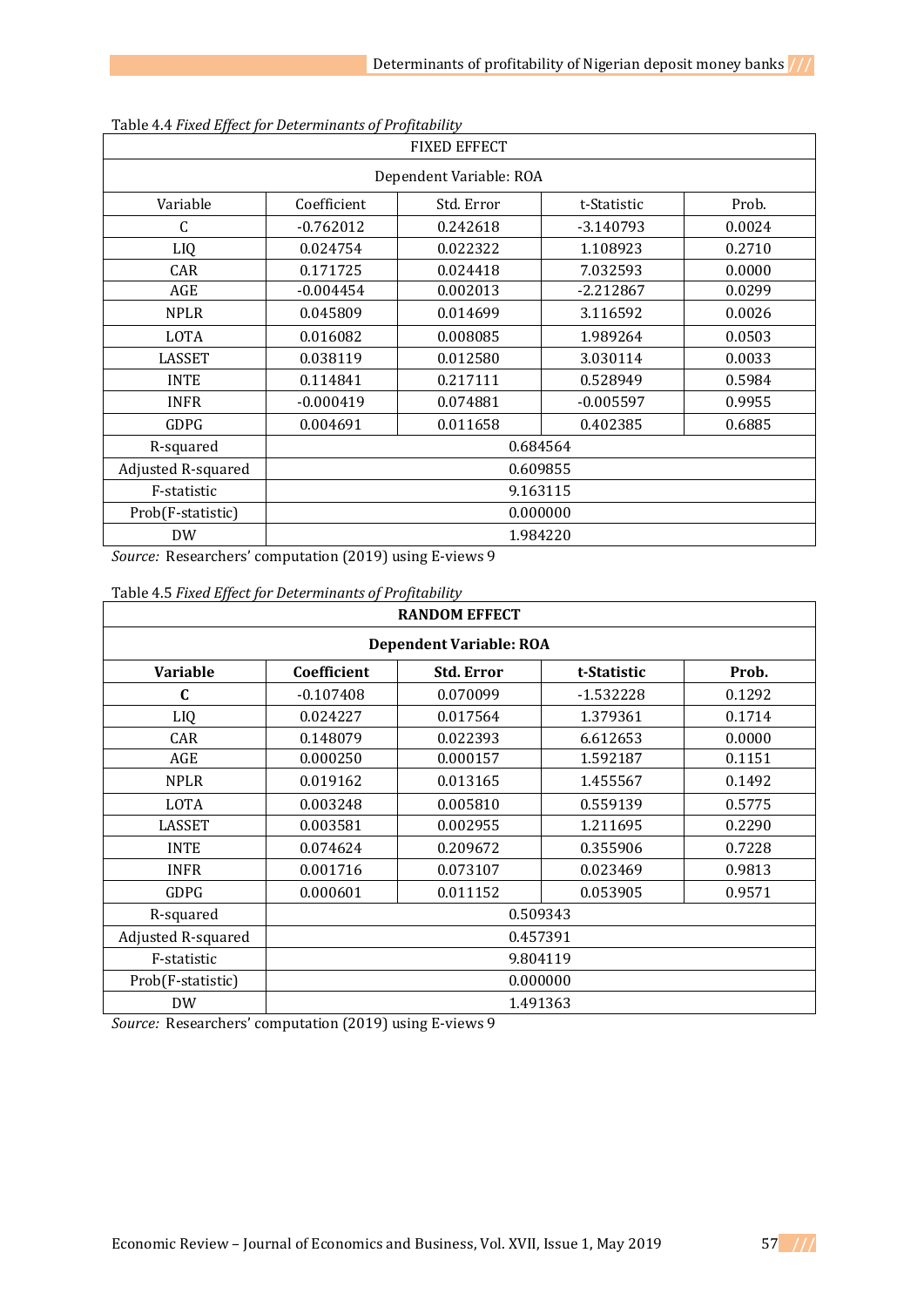| <b>Test Summary</b>            | Chi-Sq.<br>Statistic | Chi-Sq. d.f. | Prob.  |
|--------------------------------|----------------------|--------------|--------|
| Cross-section random           | 42.216991            |              | 0.0000 |
| __<br>$\overline{\phantom{a}}$ |                      | __           |        |

Table 4.6 *Hausman Specification*

*Source:* Researchers' computation (2019) using E-views 9

## **4.5 Discussion**

The result of the Hausman test implies that fixed effect is the appropriate model for testing the hypotheses. In the model above, liquidity as the first proxy for determinants of profitability is found to positively influence profitability, however, it was found to be insignificant. This implies that as liquidity increases, profitability also increases. This finding is in contrast with the *a priori* expectation of the study because in the banking sector, there is a tradeoff between liquidity and profitability as banks that choose to be liquid may keep substantial part of their deposit so as to fulfill short term withdrawal obligations of customers. This in return reduces the amount of loan they advance to customer and in return, income and profitability are negatively affected. This outcome is in line with the findings of (Idowu *et al*., 2017; Lartey, Antwi, and Boadi, 2013; Premalatha and Nedunchezhian, 2015 and Abdullah & Jahan, 2014). Arising from our findings, we fail to reject the null hypothesis  $(H<sub>01</sub>)$  that liquidity management has no positive significant effect on profitability.

Capital adequacy ratio is found to positively and significantly influence profitability which implies that banks with sufficient capital are able to make more profit. This is so because bank will have sufficient funds to finance loan advances, invest in new technology, and increase banks ability to withstand risk, as well as increase size, which propels banks to enjoy economies of scale. Also, this enables them to withstand competition, offer better service to customers and employ better human resources. This finding is corroborated by earlier findings by (Kipruto, *et al*., 2017; Agbeja *et a*l., 2015 and Asikhia & Sokefun, 2013). We therefore reject the null hypothesis  $(H<sub>02</sub>)$  that capital adequacy has no significant positive effect on profitability.

Banks listing age has been found to negatively but significantly influence profitability. This is in line with the findings of (Majumdar, 1997; Dogan, 2013 and Coad, Segarra & Teruel, 2007) who found negative associations between age and profitability but in contrast with that of Halil and Hasan, 2012; Papadogonas, 2007, and Ilaboya & Ohiokha 2016). We therefore reject the null hypotheses  $(H_{03})$  that age has no significant negative effect on profitability.

Nonperforming loan has been found to positivelyand significantly influence profitability. This may be so as the reported profit of banks is based on accrual basis which recognizes profit when made and not when cash is received. This outcome is in line with the findings of (Kajola *et al*., 2018; Okere *et al*., 2018 and Alshatti, 2015) that established significant positive effect of nonperforming loan on the profitability of banks. Contrary to this empirical outcome is the study of (Annor and Obeng, 2017; Muriithi *et al*., 2016; Kani, 2017; Uwuigbe *et al*., 2015 and Aykut, 2016). The study therefore rejects the null hypothesis  $(H<sub>04</sub>)$  of no significant positive effect of nonperforming loan on profitability.

Loan to Total Asset has been found to positively and significantly affect profitability. It implies that the proportion of liquid asset to total asset does not matter for profitability. This outcome is in line with the findings of Ani *et al.*, (2012). Null hypothesis  $(H<sub>05</sub>)$  of no significant positive effect of loan total asset on profitability is hereby rejected.

The study further found that size has significant positive effect on profitability implying that larger firms are able to earn more profit. This may be due to the economies of scale enjoyed by larger firms as they are able to spread their fixed cost over large level of activity. These findings are in line with those of (Muhindi and Domnic, 2018; AlGhusin, 2015 and Rahman *et al*., (2015)that found significant and positive effect of size on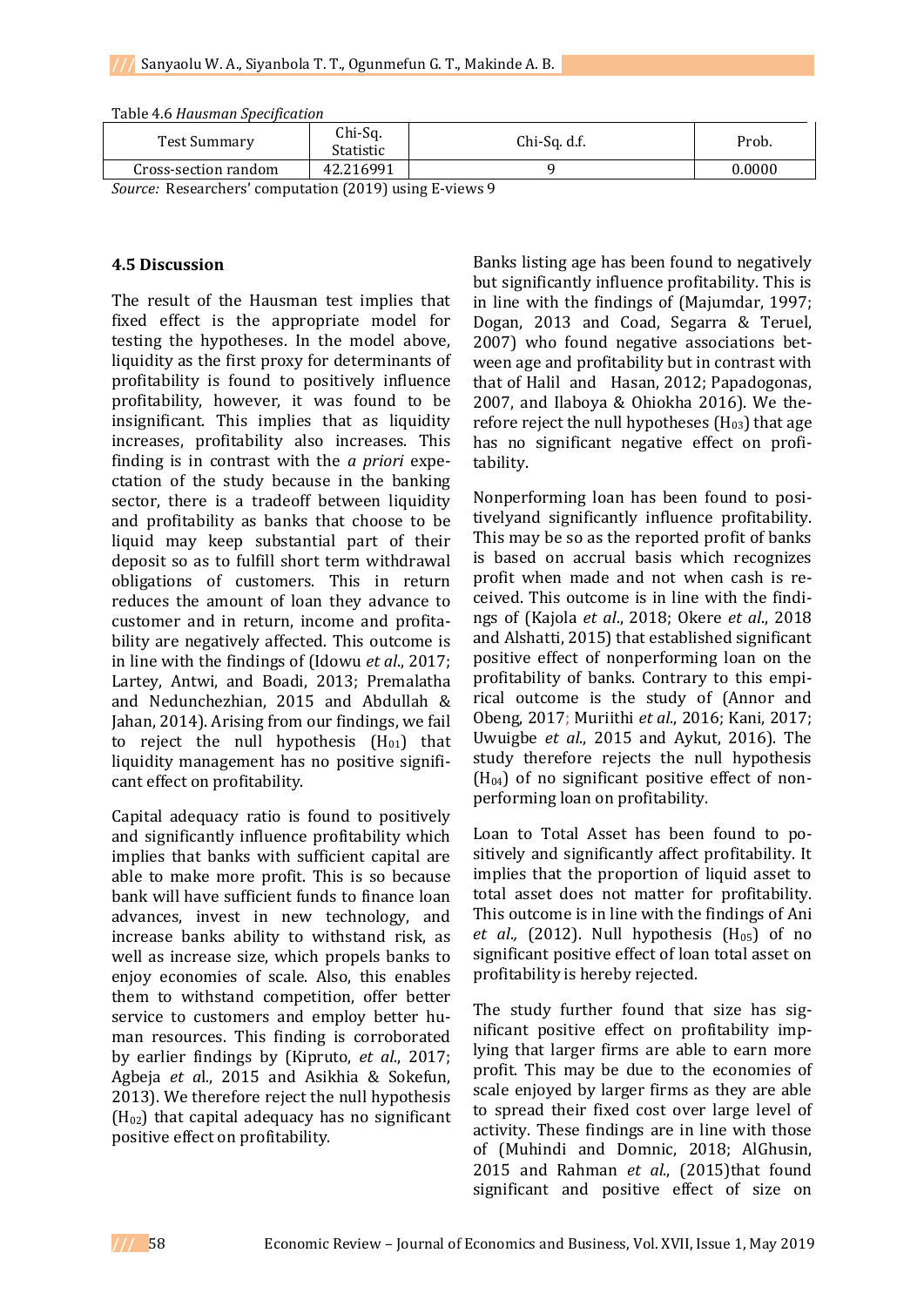profitability. The null hypothesis  $(H_{06})$  of no significant positive effect of size on profitability is therefore rejected.

As to the macroeconomic variables (INTE, GDPG) and INF), none has been found to individually exert significant effect on profitability. Both GDPG and INTE have positive but no significant effect on profitability, while INF exerts negative and insignificant effect on profitability. The findings imply that macroeconomic variables have no significant effect on profitability of DMBs in Nigeria. Arising from the findings, we fail to reject null hypotheses ( $H_{07}$ ,  $H_{08}$  and  $H_{09}$ ) of no significant positive effect of macroeconomic indicators (GDPG, INFR and INTE) on profitability of DMBs in Nigeria.

## **5. CONCLUSION AND RECOMMENDATIONS**

This study empirically investigated the determinants of profitability of ten listed DMBs in Nigeria. The findings indicated that only banks specific variables are the significant determinants of profitability of Nigerian DMBs. Specifically, capital adequacy, age, nonperforming loan, loan to total asset and size are the factors that matter for banks profitability while the finding could not establish significant effect of all the proxies for macroeconomic variables on profitability.

Arising from the empirical outcome, the study recommends that banks' finance managers and top management should in their attempt to earn sufficient profit be aware of and properly manages and monitor their capital, age, nonperforming loan to total asset and size. Also, government should make and implement economic policies that will improve banks performance.

Finally, the study recommends that future research efforts should increase the time frame of the study by considering more years and also consider other factors that can influence profitability. Also, future studies should be conducted in other sectors or subsectors of Nigerian economy. They may include proper management of the economy in a way that will improve national output, reduce inflation, and set realistic interest rate.

## **REFERENCES**

- 1. Abdullah, M.N. & Jahan, N. (2014). The impact of liquidity on profitability in banking sector of Bangladesh: A case of Chittagong stock exchange*. EPRA International Journal of Economic and Business Review.* 2(10), pp. 2349-0187.
- 2. Agbeja, O., Adelakun, O. J., & Olufemi, F.I. (2015). Capital Adequacy Ratio and Bank Profitability In Nigeria: A Linear Approach. *International Journal of Novel Researchin Marketing Management and Economics*. 2(3), pp. 91-99
- 3. AlGhusin, N.A.S. (2015).The impact of financial leverage, growth, and size on profitability of Jordanian industrial listed companies.*Research Journal of Finance and Accounting*. 6(16), pp. 86-93.
- 4. Alshatti, A.S. (2015). The effect of credit risk management on financial performance of Jordanian commercial banks. *Investment Management and Financial Innovations*. 12(1&2), pp. 338-345
- 5. Ani W.U., Ugwunta D.O., Ezeudu I.J., & Ugwuanyi, G.O. (2012). An Empirical assessment of thedeterminants of bank profitability in Nigeria: Bank Characteristics Panel Evidence. *Journal of Accounting and Taxation.* 4(3), pp. 38-43.
- 6. Annor, E.S. & Obeng, F.S (2017).Impact of credit risk management on the profitability of selected commercial banks listed on the Ghana stock exchange*. Journal of Economics, Management and Trade*. 20(2), pp. 1-10.
- 7. Asaeed, K. (2005). The association between firm-specific characteristics and disclosure: The case of Saudi Arabia. *The Journal of American Academy of Business*. 7(1), pp. 310-321.
- 8. Asikhia, O. & Sokefun, A. (2013). Capital Adequacy and Banks' Profitability: Empirical Evidence from Nigeria. *American International Journal of Contemporary Research.* 3(10), pp. 13-26
- 9. Athanasoglou, P., Delis, M., & Staikouras, C. (2006). *Determinants of bank profitability in south eastern European region.* [Online] Available: http://www.mpra.ub.uni\_muenchen.de/10274 (August 26, 2011).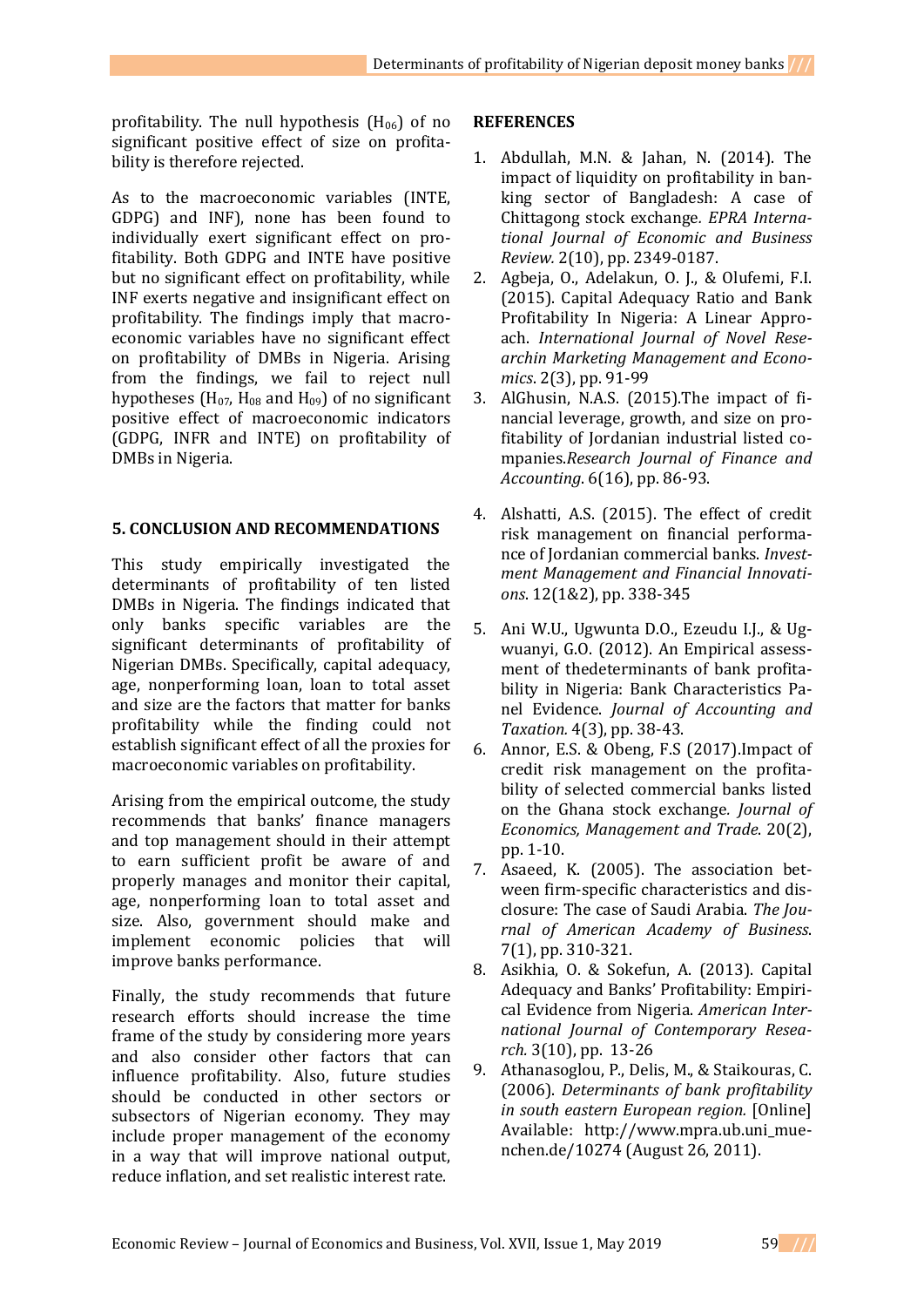- 10. Aykut, E. (2016). The effect of credit and market risk on bank performance: Evidence from Turkey. *International Journal of Economics and Financial Issues*. 6(2), pp. 427-434.
- 11. Bagh, T., Razzaq, S., Azad, T., Liaqat, I., & Khan, M.A. (2017). The causative impact of liquidity management on profitability of banks in Pakistan: An empirical investigation. *International Journal of Academic Research in Economics and Management Sciences.* 6(3), pp. 153-170.
- 12. Çekrezi, A. (2015). Determinants of financial performance of the insurance companies: a case of Albania. *International Journal of Economics, Commerce and Management*. 3(4), pp. 1-10.
- 13. Coad, A.I., Segarra, A., & Teruel, M. (2007). Like milk or wine does performance improve with age? *The Papers on Economic and Evolution Working Paper*, 1006.
- 14. Dogan, M. (2013). Does firm size affect the firm profitability: Evidence from Turkey data of 200 companies active in the Instanbul stock exchange between 2008- 2011. *Research Journal of Finance and Accounting.* 4(4), pp. 53-59.
- 15. Ejoh, N.O. & Sackey, J.A. (2014). The Impact of Market Share on Deposit Money Banks Profitability in Nigeria. *European Journal of Business and Management* 6(19), pp. 81-89.
- 16. Flamini, V., McDonald, C. A., & Schumacher, L. B. (2009). The determinants of commercial bank profitability in Sub-Saharan Africa. *IMF Working Papers* (9), pp. 1- 30.
- *17.* Fredrick N.K. (2015). Factors affecting performance of commercial banks in Uganda. *International Review of Business Research papers.* 1(11*),* pp. 95-113.
- 18. Gujarati, D.N. (2003). *Basic Econometrics*. New York, McGraw-Hill/Irwin.
- 19. Gujarati, D.N. & Porter, D.C. (2009). *Basic Econometrics*, New York: McGraw-Hill/Irwin.
- 20. Halil, E.A. & Hassan, A. (2012). The effect of firm size on profitability: An empirical Icelandic funds Bitrost. *Journal of Social Sciences.* 1, pp. 33-42.
- 21. Hoffmann, P.S. (2011). Determinants of the Profitability of the US Banking Industry. *International Journal of Business and Social Science.* 2(22), pp. 255-269.
- 22. Ibe, S.O. (2013). The impact of liquidity management on the profitability of banks in Nigeria. *Journal of Finance and Bank Management*. 1(1), pp. 37-48.
- 23. Idowu, A.A., Essien, M.J., & Adegboyega, R. (2017). Liquidity management and banks' performance in Nigeria. *Issues in Business Management and Economics*. 5(6), pp. 88-98.
- 24. Ifuero, O.O. & Chijuka, I. M (2014). The impact of macroeconomic variables on the profitability of listed commercial banks in Nigeria.*European Journal of Accounting Auditing and Finance Research.* 2(10), pp. 85-95.
- 25. Ilaboya, O.J. & Ohiokha, I.F (2016). Firm age, size and profitability dynamics: A test of learning by doing and structural inertia hypotheses. *Business and Management Research.* 5(1), pp. 29-39.
- *26.* Ilaboya, O.J. & Iyoha, A.I. (2016). Determinants of profit in the Nigerian banking sector.*Research Journal of Finance and Accounting.* 7(19), pp. 65-77.
- 27. Kadioglu, E., Telceken N., & Ocal, N. (2017). Effect of asset quality on the bank profitability. *International Journal of Economics and Finance*. 9(7), pp. 60-68.
- 28. Kajola, S.O., Adedeji, S.B., Olabisi J., & Babaolu, A.B (2018). Effect of credit risk management on financial performance of Nigerian listed deposit money banks.*Scholedge International Journal of Business Policy & Governance*. 5(6), pp. 53- 62.
- 29. Kajola, S.O., Sanyaolu, W.A., Alao, A., & Ojunrongbe, O.J. (2019). Liquidity and profitability: Evidence from the Nigerian Banking Sector. *Accounting and Taxation Review.*  3(2), pp. 1-12.
- 30. Kani, S. (2017). Credit risk and banks performance: Evidence from WAEMU countries. *IOSR Journal of Economics and Finance*. 8(1), pp. 5-11.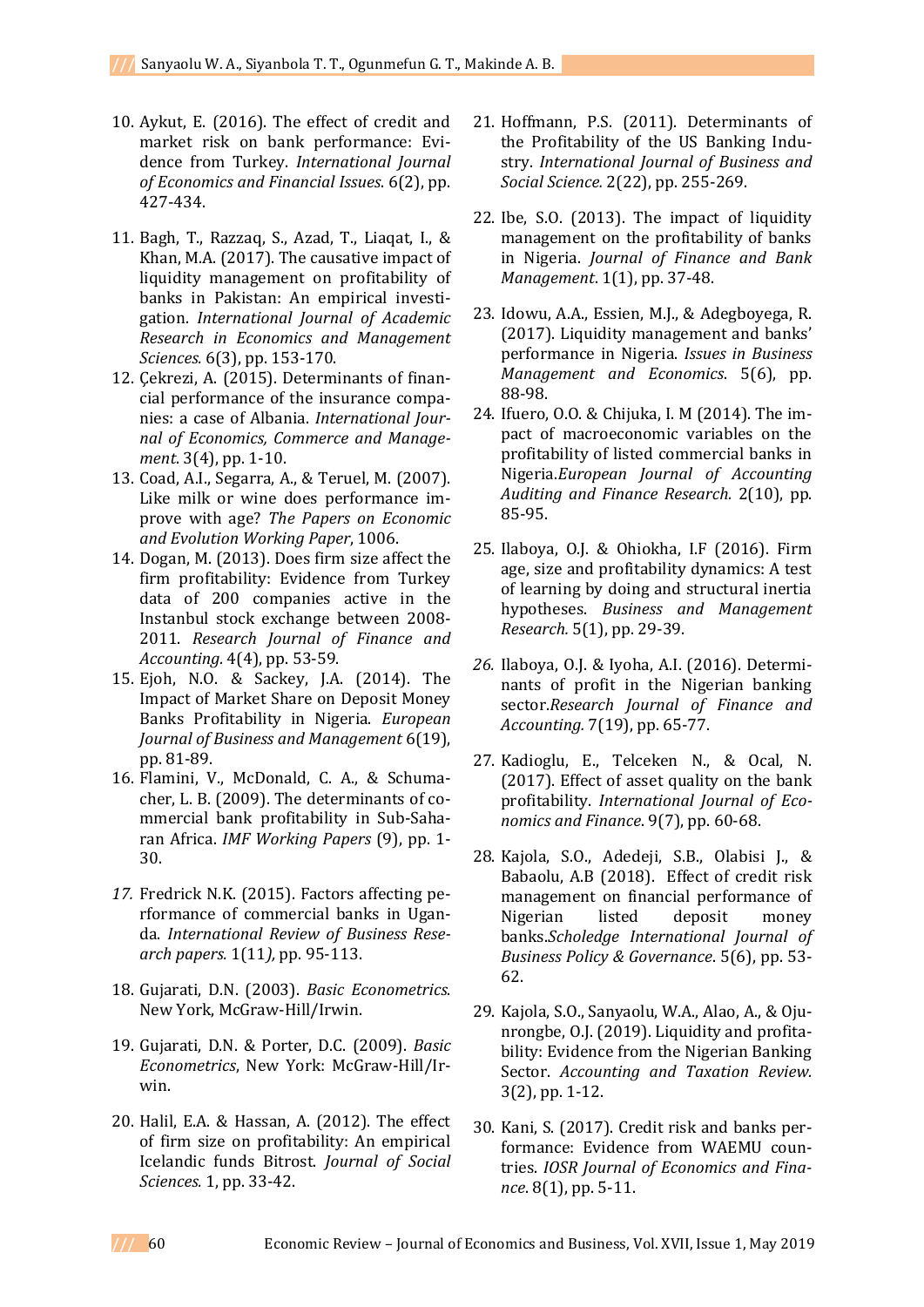- 31. Kajola, S.O., Olabisi, J., Ajayi, J.A., & Agbatogun, T.O. (2018).Determinants of profitability in Nigerian listed Deposit Money Banks.*Journal of Economics and Business Research*. 24, pp. 89-109.
- 32. Kehinde, O.P. (2013). An empirical investigation of the liquidity-profitability relationship in Nigerian commercial banks. *Journal of Economic and Sustainable Development*. (4)6, pp. 48-52.
- 33. Kipruto, J.M., Wepukhulu, & Osodo, O.P. (2017). The influence of capital adequacy ratio on the financial performance of second-tier commercial banks in Kenya. *International Journal of Business and Management Review.* 5(10), pp. 13-23.
- 34. Lartey V., Antwi S., & Boadi E. (2013). The relationship between liquidity and profitability of listed Banks in Ghana. *International Journal of Business and Social Science.*  4(3), pp. 48-56.
- 35. Mester, L.J. (2010). Scale economies in Banking and Financial Regulatory Reform. *The Region*. September (2010), pp. 10–13.
- 36. Majumdar, S.K. (1997). Impact of size and age on firm-level performance: Some evidence from India. *Review of Industrial Organisation.* 12, pp. 231-241.
- 37. Muhindi, K.A., & Domnic, N. (2018).Effect of firm size on financial performance on banks: Case of commercial banks in Kenya.*International Academic Journal of Econo-mics and Finance.* 3(1), pp. 175-190.
- 38. Muriithi, J.G., Waweru, K.M., & Muturi, W.M. (2016). Effect of credit risk on financial performance of commercial banks in Kenya. *IOSR Journal of Economics and Finance*. 7(4), pp. 72-83.
- 39. Myers, S., & Majluf, N. (1984). Corporate financing and investment decisions when firms have information that Investors do not have. *Journal of Financial Economics*. 13, pp. 187-221.
- *40.* Obiakor, R.T., & Okwu, A.T. (2011*). Investigating liquidity – profitability relationship in business organization:* A study of selected quoted companies inNigeria. *British Journal of Economics, Finance and Management Sciences*. 2(1),pp. 121- 130.
- 41. Odusanya, I.A., Yinusa, O.G., & Ilo, B.M. (2018). Determinants of firm profitability in Nigeria: Evidence from Dynamic Panel Models.*SPOUDAI Journal of Economics and Business*. 68(1), pp. 43-58.
- 42. Okere, W., Isiaka, M.A., & Ogunlowore, A.J. (2018). Risk management and financial performance of deposit money banks in Nigeria. *European Journal of Business, Economics and Accountancy*. 6(2), pp. 30-42.
- 43. Olaoye, F.O., & Olarewaju, O.M. (2015). Determinants of deposit money banks' profitability in Nigeria. *Kuwait Chapter of Arabian Journal of Business and Management Review.* 4(9), pp. 11-18.
- 44. Papatogonas, E.M. (2007). Financial performance of large and small firms: Evidence from Greece. *International Journal of Financial Service Management*. 2(1/2), pp. 14-20.
- 45. Premalatha, K., & Nedunchezhian, V.R. (2015). A study on profitable factors of selected Indian private sector banks. *International Journal of Marketing, Financial Services & Management Research.* 4(10), pp. 12-21.
- 46. Rahman, M.M., Hamid, K., & Khan, A. (2015). Determinants of bank profitability: Empirical evidence from Bangladesh. *International Journal of Business and Management*. 10(8), pp. 135-150
- 47. Regehr, K., & Sengupta, R. (2016). Has the relationship between bank size and profitability changed? *Economic Review.* Q(II), pp. 49-72.
- 48. Ross, S. (1977).The determination of financial structure: The incentive-signaling approach. *Bell Journal of Economics.* 8, pp. 23-40.
- 49. Samad, A. (2015). Determinants Bank Profitability: Empirical Evidence from Bangladesh commercial banks. *International Journal of Financial Research*. 6(3), pp. 173-179.
- 50. Sharma, E. & Mani, M. (2012). Impact of macroeconomic and financial market indicators on the banking sector: Some Evidence from India. *International Journal of Research in Finance & Marketing.* 2(2), pp. 171-185.